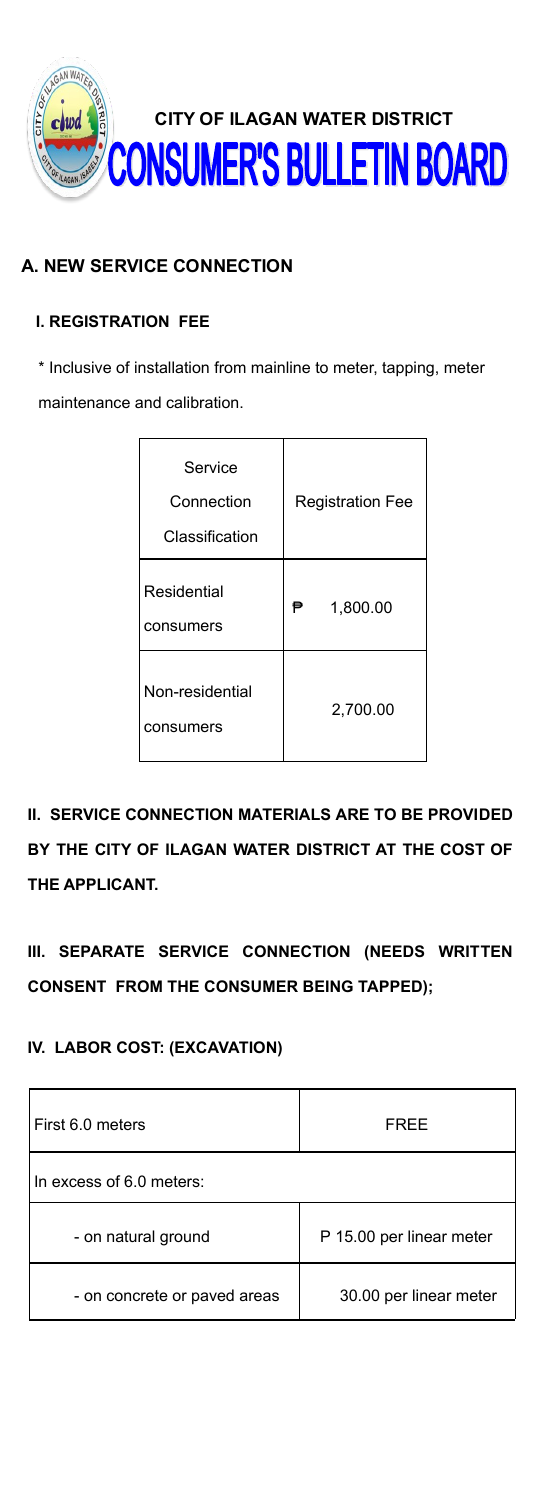## **B. PENALTY IN VIOLATION OF THE WATER CRISIS ACT**

#### **I. ILLEGAL CONNECTIONS**

#### **II. TAMPERING OF WATER METERS**

#### **III. PILFERAGE**

 $\mathbf{r}$ 

| * 1st Offense - P 4,000.00                                                                                                                                       |  |  |
|------------------------------------------------------------------------------------------------------------------------------------------------------------------|--|--|
| * 2nd Offense - 6,000.00                                                                                                                                         |  |  |
| * 3rd Offense - permanent disconnection and / or imprisonment or<br>both                                                                                         |  |  |
| * Connivance of CIWD employees shall be dealt with in accordance to<br>the provisions of violation of the Water Crisis Act as provided in PD<br>198 and RA 8041. |  |  |

٦

## **C. RECONNECTION FEE**

| Service                        | <b>RATES</b>                         |                                      |  |
|--------------------------------|--------------------------------------|--------------------------------------|--|
| Connection<br>Classification   | Disconnected for less<br>than 1 year | Disconnected for 1<br>year and above |  |
| Residential<br>consumers       | $P$ 200.00                           | ₱ 300.00                             |  |
| Non-residential con-<br>sumers | 350.00                               | 500.00                               |  |